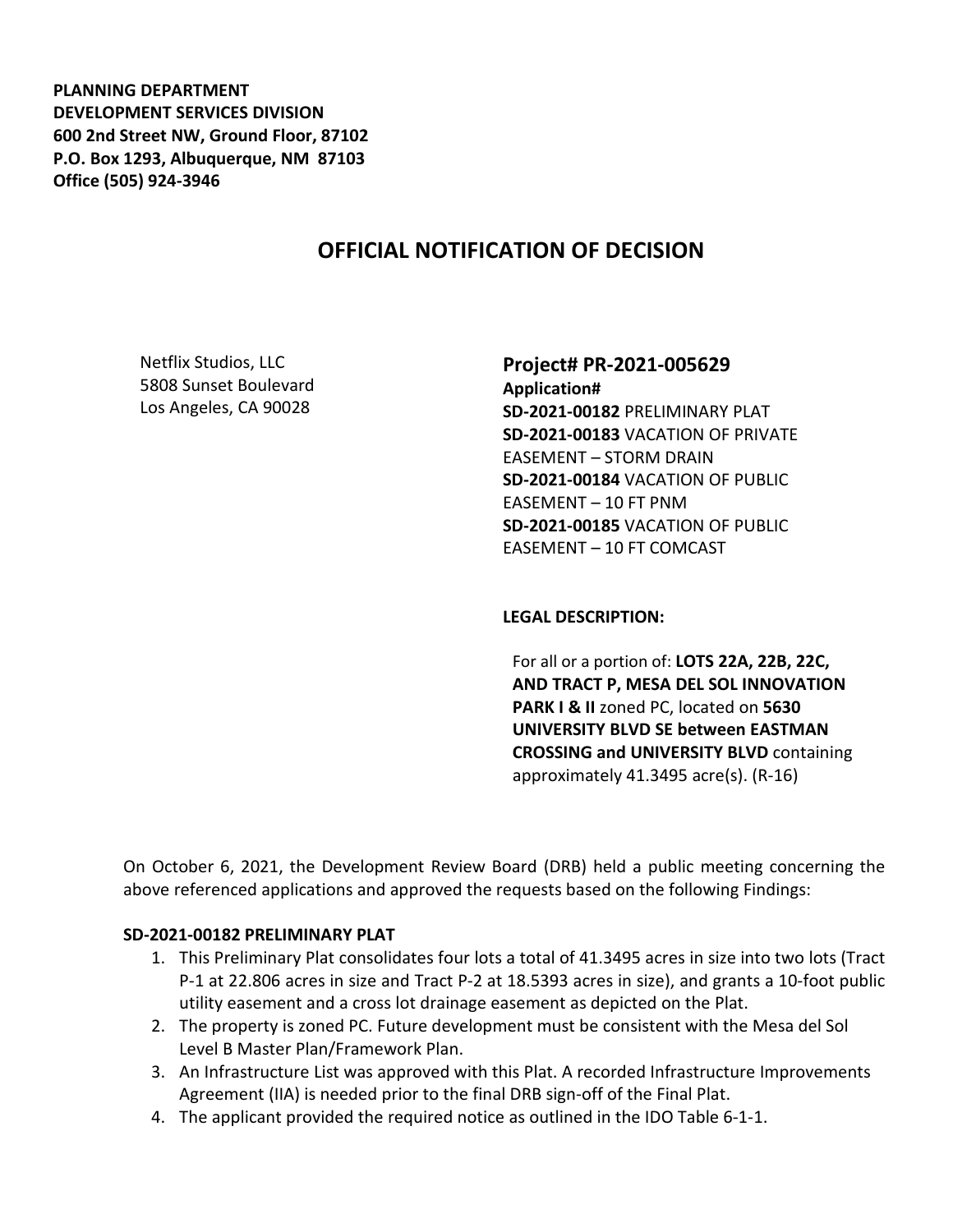Official Notice of Decision Project # PR-2021-005629 Applications# SD-2021-00182, SD-2021-00183, SD-2021-00184, SD-2021-00185 Page 2 of 3

## **SD-2021-00183 VACATION OF PRIVATE EASEMENT-STORM DRAIN**

- 1. The applicant proposes to vacate a stormwater detention ponds easement recorded on July 7, 2006.
- 2. The applicant justified the vacation request for the easement pursuant to 14-16-6-6-(M)(3) of the IDO. The public welfare does not require that the easement be retained as the drainage on the site will be modified and the existing easement is no longer needed.

## **SD-2021-00184 VACATION OF PUBLIC EASEMENT-10 FOOT PNM**

- 1. The applicant proposes to vacate a portion of a 10-foot PNM/Qwest easement recorded on December 14, 2006.
- 2. The applicant justified the vacation request for the easement pursuant to 14-16-6-6-(M)(3) of the IDO. The proposed development will remove the lot line that this easement follows. The public welfare does not require that the easement be retained with the new Site Plan. A new easement will be provided along University and Eastman to accommodate the new utility easement.

## **SD-2021-00185 VACATION OF PUBLIC EASEMENT-10 FOOT COMCAST**

- 1. The applicant proposes to vacate a portion of a 10-foot Comcast easement recorded recorded on December 27, 2006.
- 2. The applicant justified the vacation request for the easement pursuant to 14-16-6-6-(M)(3) of the IDO. The proposed development will remove the lot line that this easement follows. The public welfare does not require that the easement be retained with the new Site Plan. A new easement will be provided along University and Eastman to accommodate the new utility easement.

APPEAL: If you wish to appeal this decision, you must do so within 15 days of the DRB's decision or by **OCTOBER 21, 2021.** The date of the DRB's decision is not included in the 15-day period for filing an appeal, and if the 15<sup>th</sup> day falls on a Saturday, Sunday or Holiday, the next working day is considered as the deadline for filing the appeal.

For more information regarding the appeal process, please refer to Section 14-16-6-4(U) of the Integrated Development Ordinance (IDO). Appeals should be submitted via email to [PLNDRS@CABQ.GOV](mailto:PLNDRS@CABQ.GOV) (if files are less than 9MB in size). For files larger than 9 MB in size, please send an email to [PLNDRS@cabq.gov](mailto:PLNDRS@cabq.gov) and request that staff send you a link via Smartfile to upload the files to. A Non-Refundable filing fee will be calculated and you will receive instructions about paying the fee online.

You will receive notification if any person files an appeal. If there is no appeal, you can receive Building Permits at any time after the appeal deadline quoted above, provided all conditions imposed at the time of approval have been met. Applicants submitting for building permit prior to the completion of the appeal period do so at their own risk. Successful applicants are reminded that there may be other City regulations of the IDO that must be complied with, even after approval of the referenced application(s).